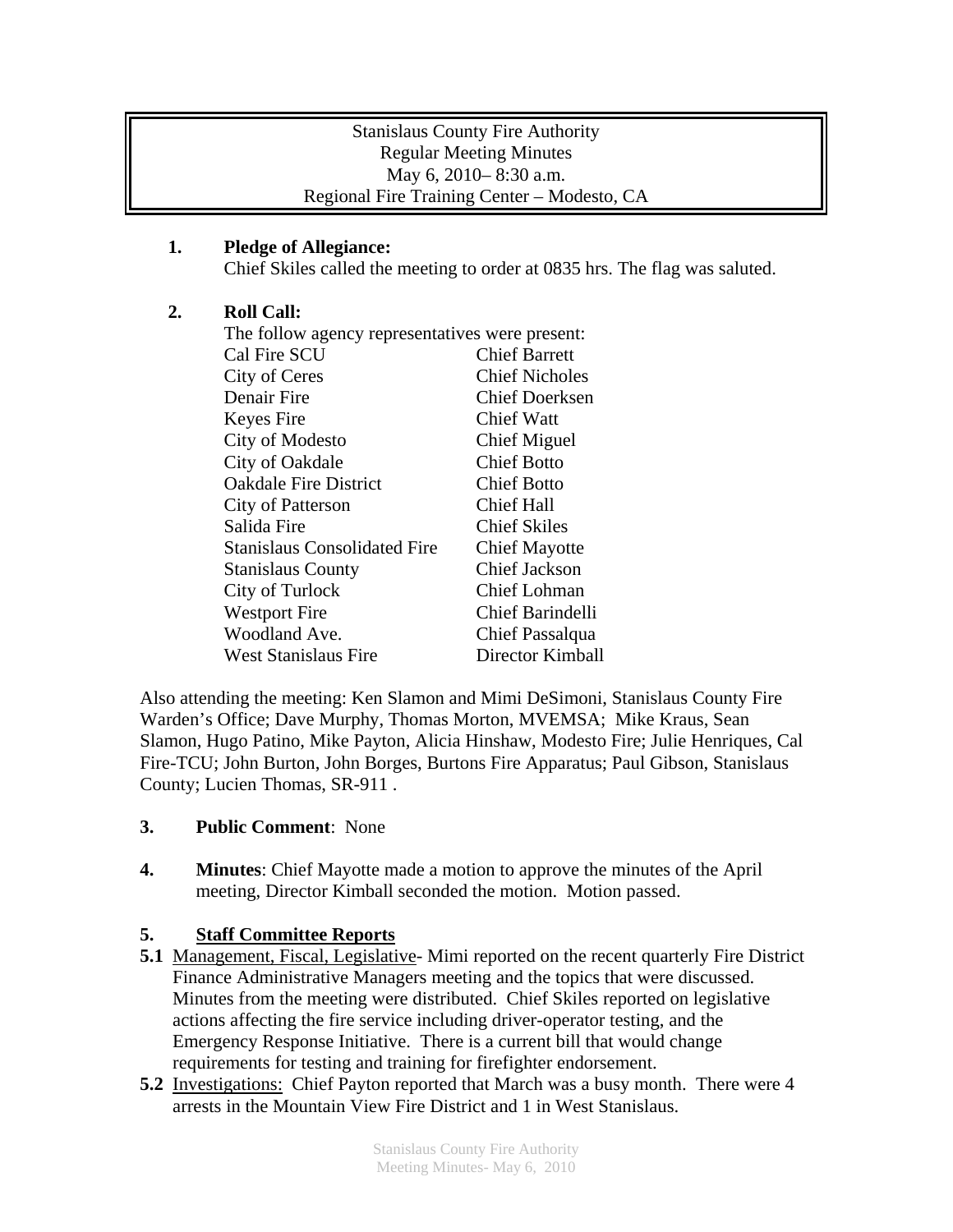- **5.3** Fire Prevention: Chief Slamon reported that the County will only be adopting the State Code. If agencies want a more restrictive Code in their district, they should help provide input on the amendments. There will be a workshop on September 28/29 at Harvest Hall on residential sprinklers and plan checking them. The first 4 hours will be free. More information will be coming out soon.
- **5.4** Communications Chad reported on several projects he is involved in, including the AFG grant, CAD implementation, regional fire RMS and USA Mobility. A report was distributed.
- **5.5** Training- Chief Skiles reported The All Risk Exercise that was coming up on 5/8, NWCG and CICCS requirements. There will be much more information available at the next Training Officers meeting. He also mentioned the Stanislaus Firefighter Training Symposium sponsored by the Modesto Fire in September. Priority registration for Stanislaus County firefighters will close June  $1<sup>st</sup>$  and it will be opened up to outside agencies. He noted that it will be a great training opportunity.

#### **Agenda Items**

- **6.1 Operational Area Coordinator Report:** Chief Jackson asked all chiefs to review the dispatch matrix that was sent out, make corrections and return them to the Fire Warden's Office. Also needed is the status of all apparatus so the resources can be updated in ROSS. There was ROSS training this week at LifeCOM, XSJ also attended. CalFire TCU has updated their local agreement, Chief Jackson encouraged Strike Team Leaders to have a copy of all agreements when they are deployed.
- **6.2 2010-2011 Business Plan:** A draft of the proposed 2010-2011 Fire Authority Business Plan was distributed for review. Chief Skiles requested that any comments or questions be forwarded to him or Mimi. The Plan will be considered for approval at the June meeting.
- **6.3 Fire Frequency Sharing (FFS) / Fire Communication Policy:** Chief Skiles gave a brief overview of the history of the FFS policy. In the Communications Advisory Committee meetings there has been discussion regarding the incidents where an agency does not respond to a dispatch. The practice in 2007 was: send a neighboring agency. There was a lengthy discussion regarding the differences between agencies and types of calls. With the change in CAD coming up it was agreed that no changes to run cards would be made for 3-4 months. Chief Watt made a motion that if an agency is dispatched two times to an EMS call with no response, SR911 is to notify LifeCOM that fire will not be responding; If an agency is dispatched two times to any other type of call with no response, SR911 shall dispatch the closest neighbor agency. There was a roll call vote, with all voting in favor with one member abstaining.
- **6.4 Proposed Building Department Fees:** The Building Department has proposed charging fire districts a 1% administrative fee for collecting their Developer Fees and a 2-1/2 % fee to the districts when the applicant uses a credit card. Some of the districts have written letters to the Board and the Director of Community Development protesting these fees. There was agreement that fire agencies should make a united stand at the public hearing to protest the proposed fees. The Board of Supervisors meeting will be May 18 in the evening.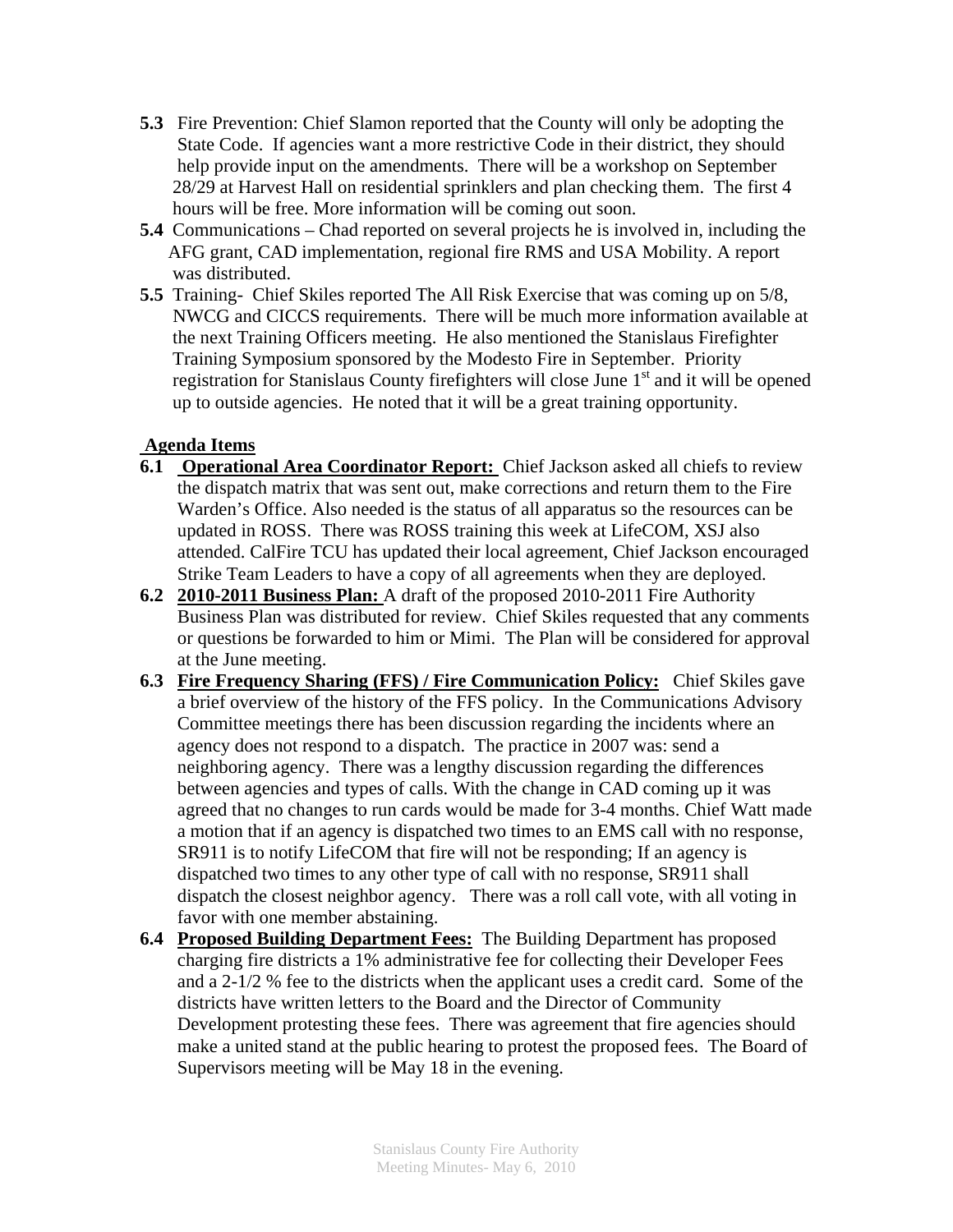- **6.5 Regional Fire Records Management System:** Paul Gibson, the head of County IT, and Chief Skiles provided information on this project. The new CAD didn't appear to have an interface with Firehouse which some of the agencies in the County use. Other agencies do not have any records management system for reporting. This project would use the Zoll fire records management system. It would provide for the purchase of a new robust server and licenses with public facilities fees and allow as many agencies to participate as possible. Using a terminal server and the internet would make maintenance and updates more manageable. Dial up wouldn't be needed because Zoll will have real time information populated in reports. In order to prepare a report to request funding, a final number of agencies and licenses are needed. Chad will collect the responses by end of May.
- **6.6 Election Committee:** Chief Mayotte reported that he had not been in contact with any member willing to take the Chairman or Vice-Chairman positions at this time. He stated that the current officers have done a good job, and that he supported them continuing in office for another year. According to the by-laws nominations were to be opened at this meeting. Chief Lohman nominated Chief Skiles for the Chairman position, Chief Skiles nominated Chief Passalaqua for the Vice-Chairman position and Mimi DeSimoni as the Clerk/Secretary. Director Kimball seconded the nominations. Chief Barrett made a motion that the nominations be closed. There being only one candidate nominated for each position, the Chairman declared the elections. Those officers will remain in position until June 30, 2011.
- **6.7 Regional EMS Coordinator -** The Modesto Fire EMS Coordinator provided a presentation on the projects have been done, and those that are underway, to benefit the fire service in this county. Chief Miguel reported that the EMS Coordinator position at Modesto Fire has been reduced to a 1000 hour position due to funding. The Coordinator has spent a great deal of time with many of the fire agencies in the County and has done much work on their behalf. Modesto needs her at least ¾ time, but that will cause her to be unavailable to other agencies. Chief Miguel proposed that the Fire Authority contract for part of the Coordinator position's salary. Chief Botto questioned the sustainability of the current services provided with the funding available. Chief Skiles noted that on July 1, 2011 contracts for Fire Investigations and Fire Prevention will be re-evaluated . There was agreement among several Chiefs that the services provided by the EMS Coordinator were very important and that they have been and will continue to be used. Chief Passalaqua inquired on whether the Coordinator would be available to Woodland Ave. Fire, and would he have input on the projects assigned? Chief Watt asked whether the EMS Coordinator would help volunteer agencies gain compliance? Chief Miguel said that appreciated the comments and discussion and said that the services would be available to all the agencies. Chief Mayotte made a motion to fund the position at no more than \$40,000, with a one year contract using fund balance savings from the 2009-2010 fiscal year, and to provide service level priorities for the 2010-2011 fiscal year. Director Kimball seconded the motion. The following discussion included Chief Barrett's recommendation that it be noted that this service contract was not based on a Request for Proposal as other services had. Chief Botto suggested that projects for the EMS Coordinator should be prioritized based on input